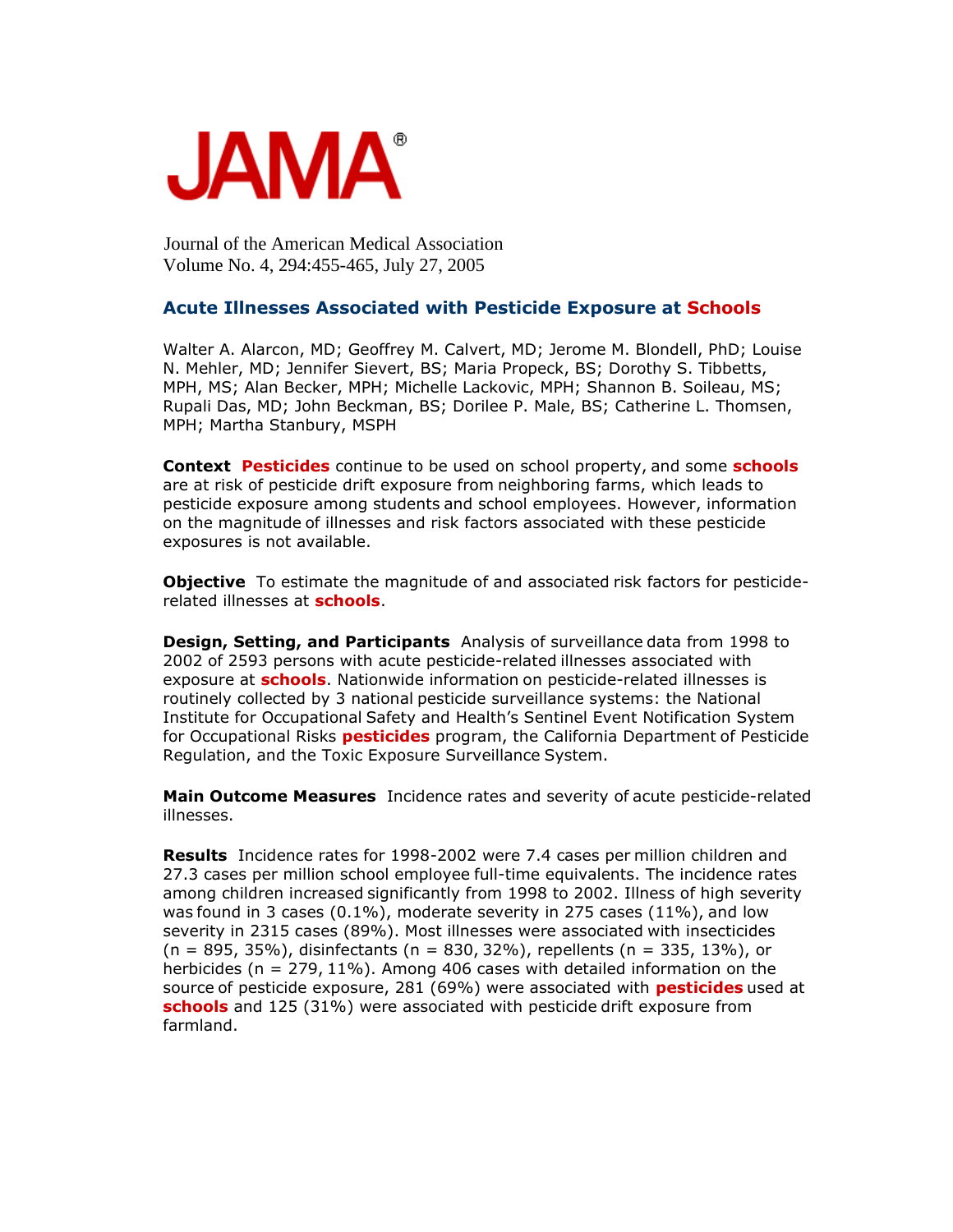**Conclusions** Pesticide exposure at **schools** produces acute illnesses among school employees and students. To prevent pesticide-related illnesses at **schools**, implementation of integrated pest management programs in **schools**, practices to reduce pesticide drift, and adoption of pesticide spray buffer zones around **schools** are recommended.

**Author Affiliations:** National Institute for Occupational Safety and Health, US Centers for Disease Control and Prevention, Cincinnati, Ohio (Drs Alarcon and Calvert); Office of Pesticide Programs, US Environmental Protection Agency, Washington, DC (Dr Blondell); Department of Pesticide Regulation, California Environmental Protection Agency, Sacramento (Dr Mehler); Environmental and Injury Epidemiology and Toxicology Branch, Texas Department of State Health Services, Austin (Mss Sievert and Propeck); **Pesticides** and Surveillance Section, Washington Department of Health, Olympia (Ms Tibbetts); Bureau of Community Environmental Health, Florida Department of Health, Tallahassee (Mr Becker); Section of Environmental Epidemiology and Toxicology, Louisiana Department of Health and Hospitals, New Orleans (Mss Lackovic and Soileau); Occupational Health Branch, California Department of Health Services, Oakland (Dr Das); Public Health Institute, Oakland, Calif (Mr Beckman); Bureau of Occupational Health, New York State Department of Health, Troy (Ms Male); Environmental and Occupational Epidemiology, Oregon Department of Human Services–Health Services, Portland (Ms Thomsen); and Division of Environmental and Occupational Epidemiology, Michigan Department of Community Health, Lansing (Ms Stanbury).

## **RELATED ARTICLES**

**This Week in** *JAMA JAMA.* 2005;294:399.

## **THIS ARTICLE HAS BEEN CITED BY OTHER ARTICLES**

**Pesticide Exposure at Schools and Acute Illnesses** Kirrane and Hoffman *JAMA* 2005;294:2431-2431

**Pesticide-Related Illnesses at School** *Journal Watch Dermatology* 2005;2005:10-10.

**Pesticide Exposure at School Can Make Kids Sick** *Journal Watch Pediatrics and Adolescent Medicine* 2005;2005:3-3.

**Pesticide-Related Illnesses at School**